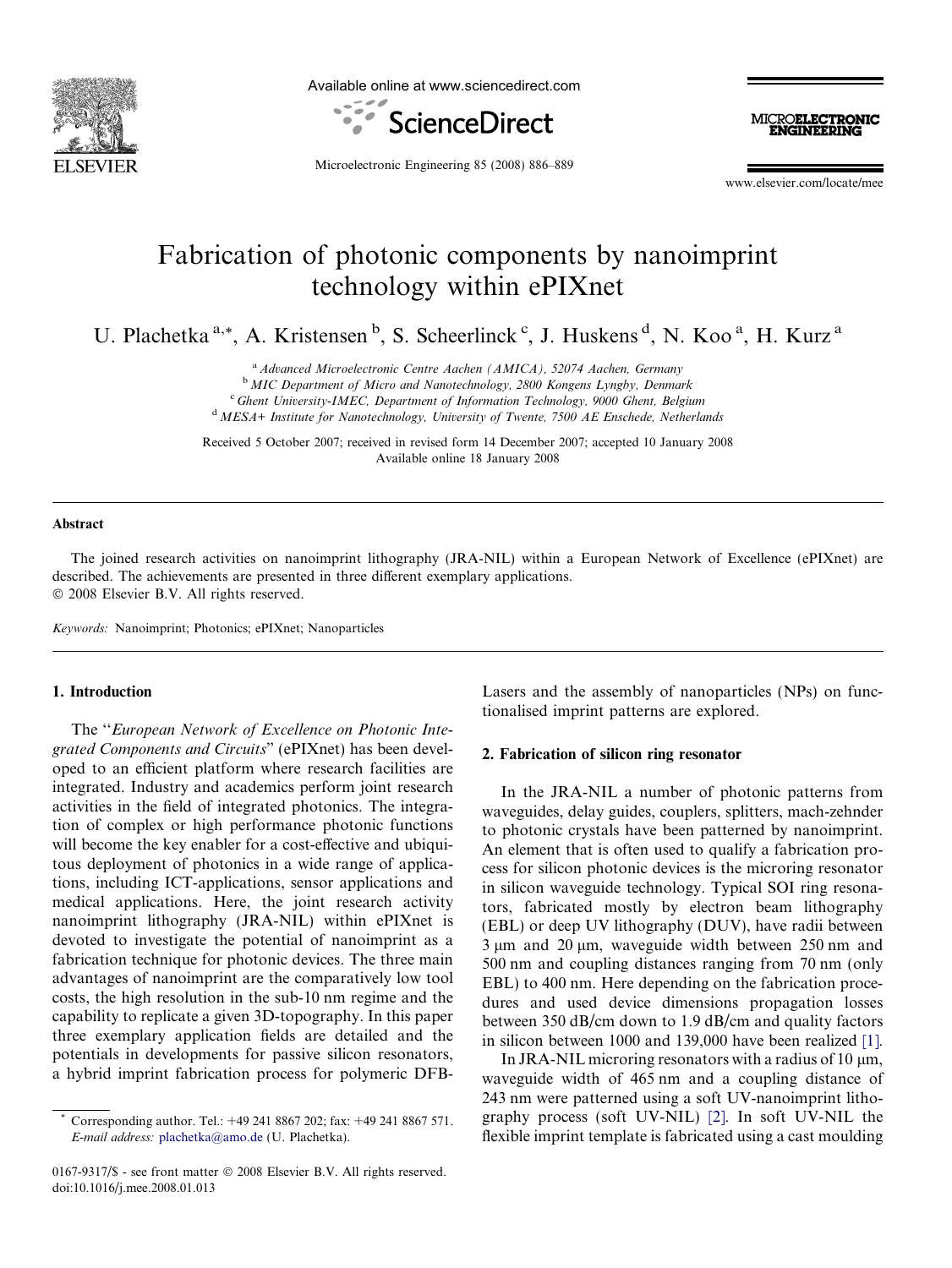<span id="page-1-0"></span>

Fig. 1. (a) Imprinted microring resonator and (b) close-up of 243 nm gap between ring and 465 nm broad waveguide.

process. Here a polymer (i.e. PDMS) is poured onto a silicon master, and cured by thermal treatment on a hotplate. This cured polymer layer is then used in the imprint process. Due to its flexible nature the polymeric template can easily compensate for surface waviness of a given substrate making it possible to imprint with pressures below 100 mbar [\[3\]](#page-3-0). The soft UV-NIL process is then carried out as follows; first a thin layer of a UV-curable low molecular resist is spincoated on a SOI-substrate, then the flexible imprint template is pressed into the liquid resist with a pressure of 50 mbar after which the resist is cured directly through the transparent template by UV-light. In a last process step the imprint template is detached from the patterned SOI substrate and may be used for subsequent imprint steps. Thus the cured resist layer on the SOI resembles the faithful negative counterpart of the used PDMS imprint template.

After the resist patterning on the SOI a plasma etching process for transferring the microring resonator into the 310 nm top silicon follows. Here first the residual imprint resist layer is removed in a BCl<sub>3</sub>-plasma, followed by two step etching process mainly using HBr plasma into the top silicon layer down to the BOX. In Fig. 1a the imprinted microring resonator is shown; the close-up in Fig. 1b details the gap on the right side of the resonator. Fig. 2.

Optical characterization of the fabricated SOI microring resonators was carried out using a commercial transmission characterization system comprising a wavelength-tunable external cavity diode laser and a photodiode. Fig. 3



Fig. 2. Spectral response measured at the through (upper solid line) and the drop (lower solid line) channel showing resonant intensity modulation.

details the spectral response measured at the through (upper solid line) and drop (lower solid line) channel of the waveguides exhibiting the expected resonant intensity modulation. To determine the corresponding quality factor Q, the experimental data were numerically fitted by an analytical transfer function [\[4\].](#page-3-0) The quality factor was measured to  $Q = 47,000$  with propagation losses of 3.5 dB/cm.

#### 3. Hybrid imprinting of polymer DFB-laser

In addition to the approach to replicate a 3D-template via imprinting, other methods can be combined with nanoimprint to obtain 3D structures in one lithography step. One such method based on the combination of high resolution UV-NIL and optical lithography is explored by fabricating specific structures for dye lasers. The combined nanoimprint and photolithography (CNP) relies on a transparent imprint template with nm sized protrusions and an integrated shadow mask for  $\mu$ m sized structures [\[5\].](#page-3-0) The CNP process is shown in Fig. 3a; in Fig. 3b the schematic assembly of the device can be seen. SU-8 doped with rhodamine 6G is spin coated onto a silicon wafer with  $3 \mu$ m thermal oxide on its surface [\[6\]](#page-3-0). Then the hybrid CNP



Fig. 3. (a) CNP process flow; (b) schematic assembly of polymer DFB-Laser.



Fig. 4. Spectra from four DFB lasers pumped at 39  $\mu$ J/mm<sup>2</sup>; the emission wavelength depends on the grating period.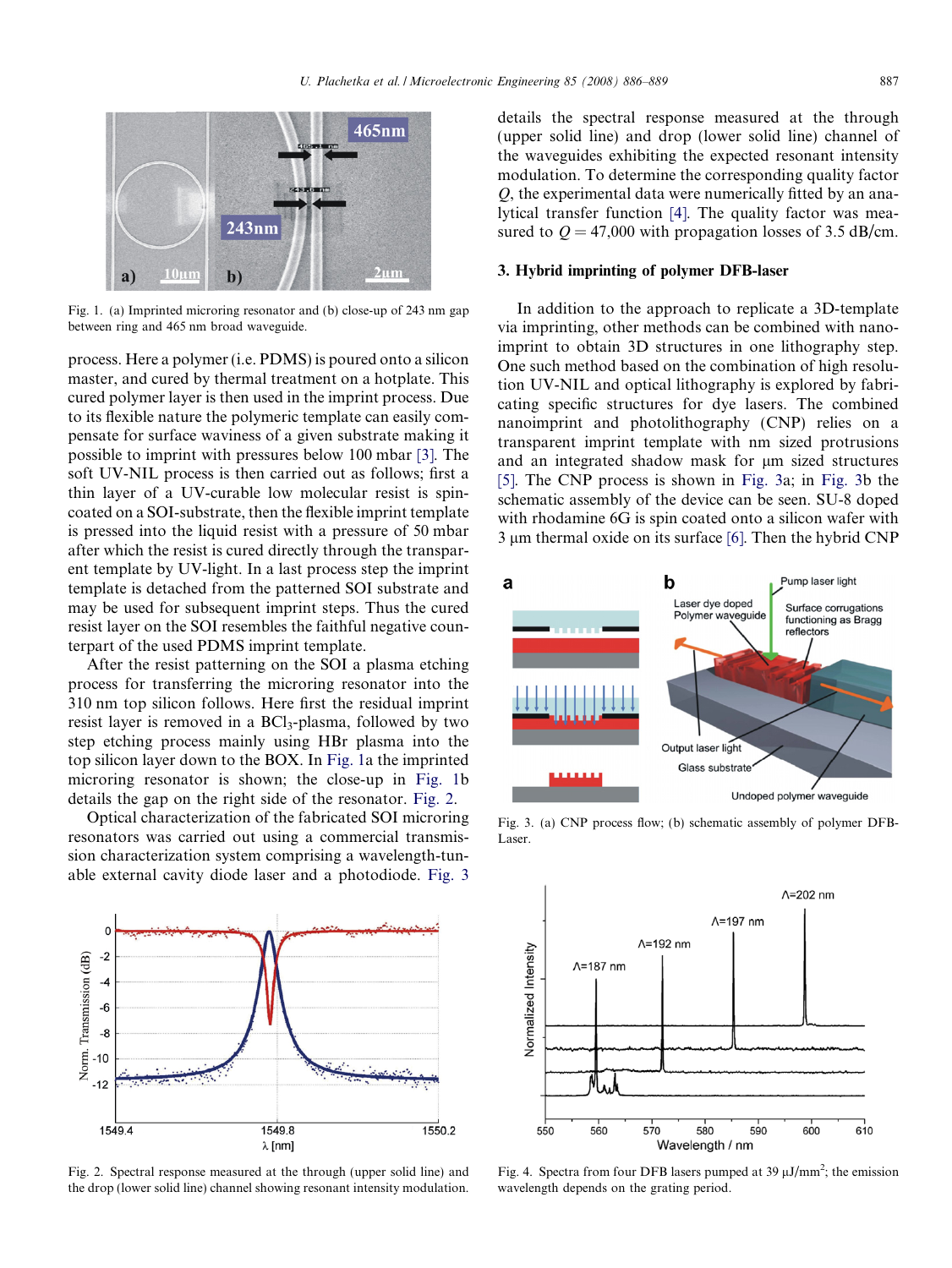| $Q_{\text{th}}$ ( $\mu$ J/mm <sup>2</sup> )<br>$\sigma(Q_{th})(\mu J/mm^2)$ |
|-----------------------------------------------------------------------------|
|                                                                             |
| 2.0                                                                         |
| 3.6                                                                         |
| 2.9                                                                         |
| 2.3                                                                         |
|                                                                             |

Measured data on wavelength ( $\lambda$ ) and threshold pump fluences Oth for functional devices from a 4 inch wafer

imprint template is pressed into the polymer at  $100^{\circ}$ C with an imprint pressure of 12.7 bar. After UV-exposure and post exposure bake the CNP-template is removed from the substrate and the SU-8 is developed in PGMEA leaving behind a free standing functionalized resist body with  $\mu$ m– mm dimensions and a high resolution DFB grating on top.

Measurements were performed connecting the laser via waveguide and polymeric fiber to a fixed grating spectrometer. Here a number of DFB-lasers were build with slight shifts in the grating period on the top of the device.

In [Fig. 4](#page-1-0) the dependency of the output wavelength on the grating period of four lasers is shown.

In Table 1 the numerical data on the emission wavelength ( $\lambda_0$ ) and laser threshold fluences ( $Q_{th}$ ) are given. Measurements show that the emission wavelength  $(\lambda_0)$  is within  $\pm 2$  nm of the calculated design wavelength ( $\lambda_{\text{Design}}$ ) for the fabricated pitch.

# 4. Assembly of NPs on imprinted surfaces by noncovalent interactions

Being able to place nano-objects at the desired position is of highest interest for the possible integration of these building blocks into devices [\[7\].](#page-3-0) Among these nano-objects, nanoparticles (NPs) are one of the most widespread. Integration of NPs with high accuracy inside circuits is a promising route for the development of photonic devices, highdensity patterned media, and catalysis [\[8\]](#page-3-0). When the surface of the referred nanoparticles is functionalized, they have a potential as chemical and biological sensors [\[9\]](#page-3-0). One type of interaction that has been used for attachment of NPs is the supramolecular one, using host-guest chemistry. Here cyclodextrin (CD) monolayers as so-called molecular printboards were used, i.e., as substrates onto which (bio)molecules, supramolecular assemblies, and nanoparticles can be immobilized using specific, noncovalent interactions. Adamantyl-functionalized dendrimers, which can function as a supramolecular glue for the aggregation of CD-functionalized gold nanoparticles in solution, provide the attachment of CD-functionalized gold and silica nanoparticles onto the CD molecular printboards. The spherical nature of both dendrimers and nanoparticles, after their respective adsorptions resulting in surfaces exposing guest and host groups, provides a route to incorporate these adsorption processes into a layer-by-layer assembly scheme (Fig. 5) [\[10\]](#page-3-0).



Fig. 5. Integrated nanofabrication scheme on nanoimprinted pattern, self-assembled monolayer formation (left) and layer-by-layer assembly (right).

Table 1